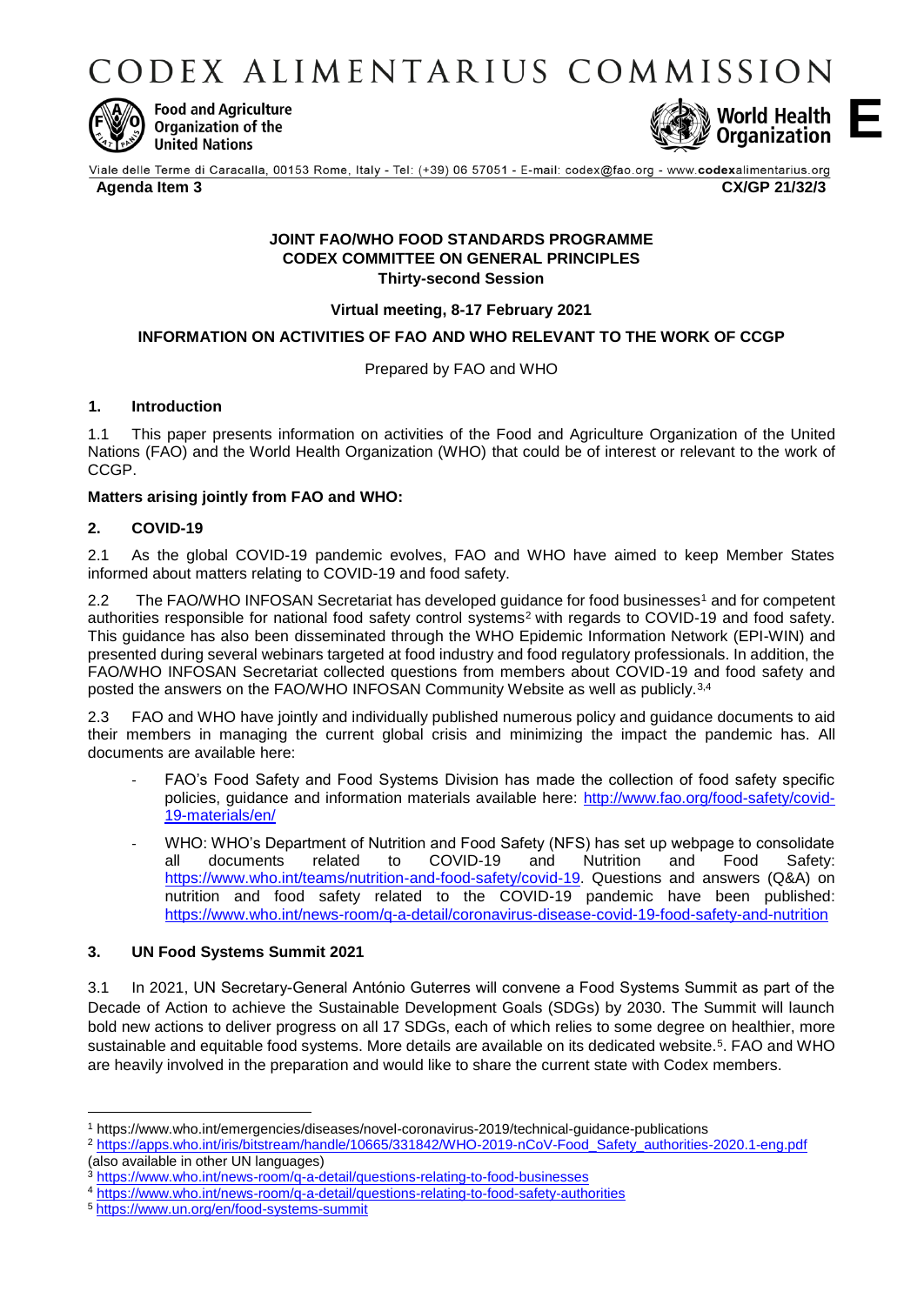### **4. Food Systems Summit**

- 4.1 The outcomes of the Summit have been defined as:
	- a) Significant action and commitment to action, with measurable outcomes and impact that enable achievement of the SDGs by 2030. This will include highlighting existing solutions and celebrating leaders in food systems transformation, as well as calling for new actions worldwide by different actors, including countries, cities, companies, civil society, citizens, and food producers.
	- b) Dramatically elevated public discourse about the importance of food systems leading to the achievement of the SDGs and reforms implemented for people and planet.
	- c) A high-level set of principles developed through the process that will guide Member States and other stakeholders to leverage their food systems capacity to support the SDGs. Distilled through all elements of the preparatory process, these principles will set an optimistic and encouraging vision in which food systems play a central role in building a fairer, more sustainable world.
	- d) A system of follow-up and review that will drive new actions and results; allow for the sharing of experiences, lessons and knowledge; and incorporate new metrics for impact analysis.

4.2 In order to deliver on the outcomes of the Summit, several structures have been put in place including Action Tracks and Food Systems Summit Dialogues.

4.3 The Action Tracks are tasked to create synergies and solutions at local, national, regional, and global levels and to scale up and to accelerate existing initiatives which align to the Summit Vision and principles. To support this work, the Action Tracks will identify challenges, opportunities, and barriers, with the goal of reaching a multi-stakeholder alignment on actions for transforming food systems. The Action Tracks are:

- 1. Ensure Access to Safe and Nutritious Food for All
- 2. Shift to Sustainable (and healthy) Consumption Patterns
- 3. Boost Nature Positive Production at sufficient scale
- 4. Advance Equitable Livelihoods
- 5. Build Resilience to Vulnerabilities, Shocks and Stress

4.4 Each Action Track is expected to develop exemplary aligned game changing and systemic solutions and mechanisms that foster, encourage and allow the alignment of initiatives and actions. The implementation of these actions are enabled through policies, institutions, finance, incentives, data, innovation, advocacy, education, and empowerment.

4.5 Diverse and multistakeholder membership of the Action Tracks is constituted by the Chairs and Vice Chairs. Each Action Track is supported by a UN Anchor Organization.

4.6 Member States have been encouraged to engage in the five Action Tracks and are expected to provide on the ground expertise for the direction of the Action Track, promote and advocate for the work of the Action Tracks at governmental level and ensure participation and dialogue across government, host inclusive dialogues for the Food Systems Summit at national level bringing relevant findings into the work of action tracks and leading mechanisms to drive implementation of proposed changes post-Summit.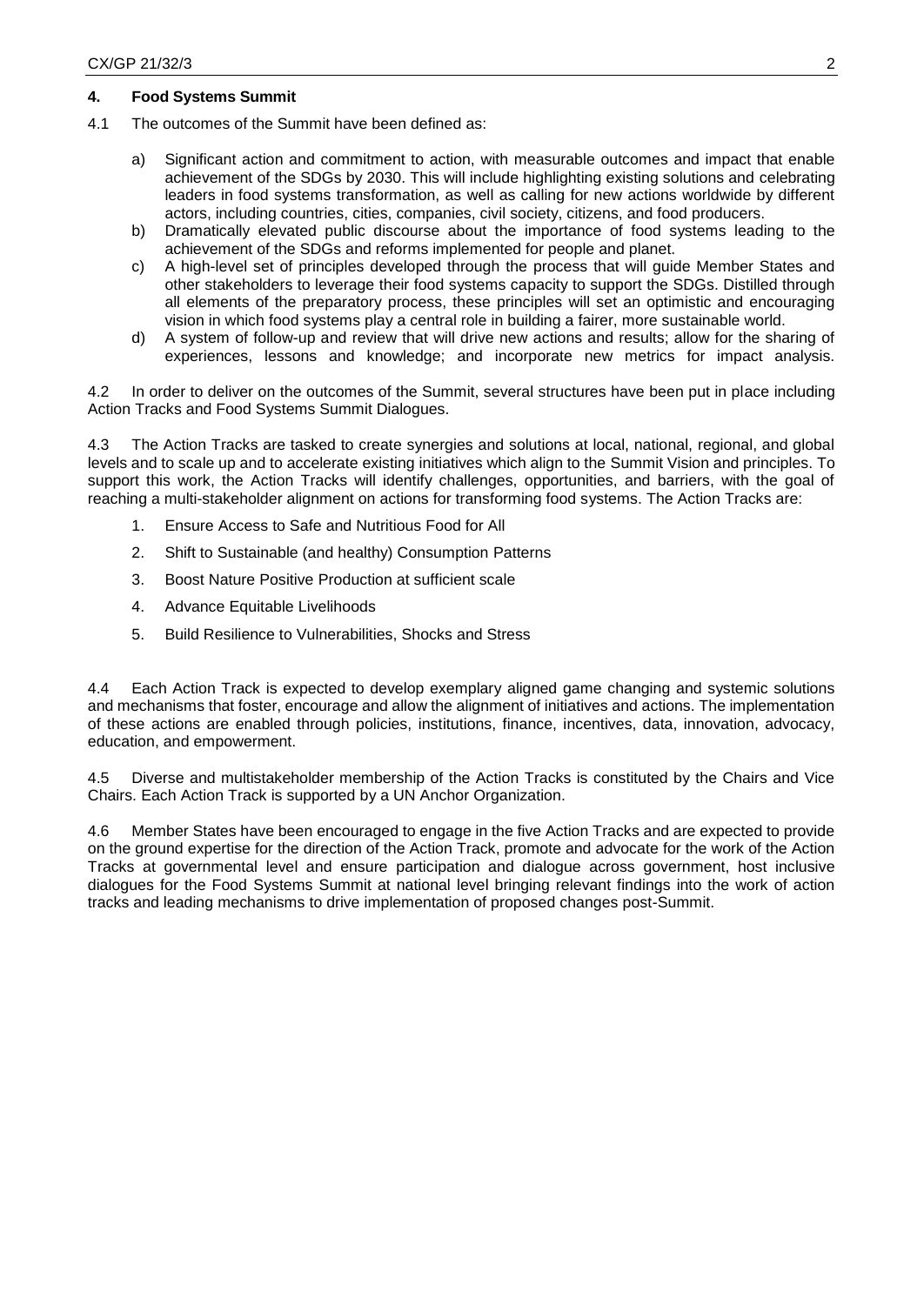|                                                   | <b>Action Track 1</b>                                                 | <b>Action Track 2</b>                                                             | <b>Action Track 3</b>                                                       | <b>Action Track 4</b>                                                  | <b>Action Track 5</b>                                                                            |
|---------------------------------------------------|-----------------------------------------------------------------------|-----------------------------------------------------------------------------------|-----------------------------------------------------------------------------|------------------------------------------------------------------------|--------------------------------------------------------------------------------------------------|
|                                                   | <b>Safe</b><br><b>Ensure</b><br>and Nutritious<br><b>Food For All</b> | <b>Shift</b><br>to<br><b>Sustainable</b><br><b>Consumption</b><br><b>Patterns</b> | <b>Boost</b><br><b>Nature</b><br><b>Positive</b><br><b>Production</b>       | <b>Advance</b><br><b>Equitable</b><br>Livelihoods                      | <b>Build Resilience</b><br>to<br><b>Vulnerabilities</b><br><b>Shocks</b><br>and<br><b>Stress</b> |
| <b>Chair</b>                                      | Lawrence<br><b>GAIN</b><br>Haddad,<br>(Europe)                        | <b>Gunhild</b><br>Stordalen,<br><b>EAT</b><br>(Europe)                            | Joao<br>Campari,<br><b>WWF</b><br>(Lat. America)                            | <b>Michelle</b><br>Nunn.<br>CARE<br>(N.America)                        | Dr. Saleemul Hug,<br>ICCCAD, (Asia)                                                              |
| <b>Vice Chair</b>                                 | Godfrey<br>Bahiigwa<br>(Africa)                                       | Ajay<br>Vir<br>Jakhar,<br>Farmers<br>Forum<br>(Asia)                              | Tosi<br>Mpanu-<br>Mpanu (Africa)                                            | Shakuntula<br>Thilsted,<br>WorldFish,<br>(Asia)                        | Sandrine<br>Dixson.<br>Club of Rome<br>(Europe)                                                  |
| <b>Youth Vice</b><br>Chair                        | Janya Green,<br>4-H<br>(North America)                                | Weidgenant<br>Lana<br>Real Food Systems<br>(Latin America)                        | Lavetanalagi<br>Seru, Alliance for<br><b>Future Generation</b><br>(Pacific) | Mai Thin Yu Mon,<br>Global<br>UN.<br>Indigenous Youth<br>Caucus (Asia) | Mike<br>Khunga,<br>Scale Up Nutrition<br>Youth Movement,<br>Malawi (Africa)                      |
| <b>UN</b><br><b>Anchor</b><br><b>Organization</b> | <b>FAO</b>                                                            | WHO                                                                               | <b>UNCCD</b>                                                                | <b>IFAD</b>                                                            | <b>WFP</b>                                                                                       |

#### **Table 1 – Action Track Chairs, Vice Chairs and UN Anchor Organizations**

4.7 Three iterations of Food Systems Summit Dialogues will take place at three levels between October 2020 and May 2021.

#### *Member State Dialogues*:

4.8 Organized by National Authorities, involving leaders of food system stakeholder groups, the dialogues will allow participants to explore options for the future of local and national food systems and shape the national pathway to sustainable food systems by 2030. The findings of the Dialogues will be posted on a Dialogue Gateway website and synthesised for input to the work of the Action Tracks towards the Summit.

#### *Global Dialogues:*

4.9 Organized on behalf of Summit Secretariat *a set of dialogues will be convened at high-level international events*. They will be an opportunity to explore interconnections of food systems with global action for good nutrition, climate action, biodiversity, the ocean, finance, against desertification, and more.

#### *Independent Dialogues:*

4.10 Organized by anyone, these dialogues will use toolkits accessed by individuals and organizations to establish multi-stakeholder dialogues. When dialogues follow the Summit principles their findings will be posted on the Dialogue Gateway website.

4.11 FAO continues to provide its full support to the Special Envoy in the preparatory process towards the Food Systems Summit. The Organization is fully represented in the Governance Structures outlined above with the Director-General a member of the Advisory Committee, the Chief Economist an ex officio member of the Scientific Group, FAO being the UN Anchor Agency for Action Track 1, and the Director, Food Systems and Food Safety Division representing the Organization on the UN Taskforce as well as (partly) seconded to support the Food Systems Summit Secretariat. WHO is represented by the Assistant Director-General Healthier Populations in the UN Taskforce.

4.12 FAO hosts the Rome-based part of the Food Systems Secretariat, which is focused on ensuring the provision of evidence and knowledge as inputs to the Action Tracks and to the country level Food Systems Dialogues.

4.13 FAO directly supports Action Track 1 on "Ensuring access to safe and nutritious food" as the UN Anchor Agency. FAO will also support to the remaining Action Tracks through its involvement as a support UN Agency within individual tracks coordinated by the respective UN Anchor Organization, drawing in the extensive knowledge generated by its technical divisions. Similarly, WHO directly supports Action Track 2 on "Shifting to Sustainable (and healthy) Consumption Patterns".

4.14 A Scientific Group, with FAO support, is developing a series of papers on, inter alia, definitions and concepts and the modelling of trade-offs intrinsic to food systems.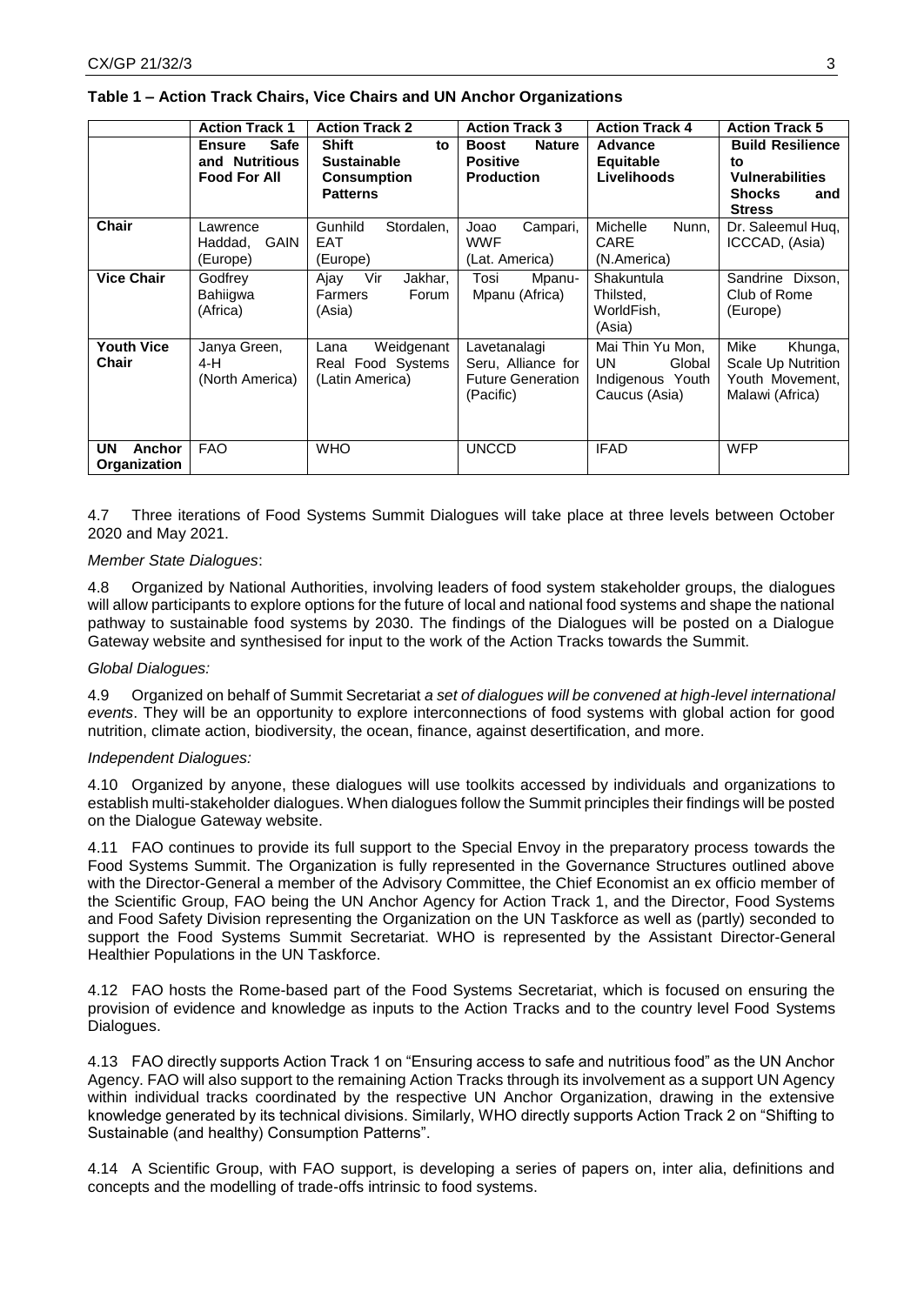4.15 FAO will support the provision of data and evidence on food systems to inform the country level food systems dialogues and through its extensive country office coverage, will provide support the coordination and conduct of the Dialogues.

4.16 WHO is committed to work with the Action Track 2 members as well as across Action Tracks to ensure that food systems deliver healthy and safe diets and improve people's health and wellbeing. WHO offers its guidance and guidelines, implementation tools and databases to inform the food systems transformation. WHO will encourage stakeholders to use a health lens when formulating game changing solutions and assessing impact.

4.17 FAO and WHO jointly lead the UN Decade of Action on Nutrition and as such aim to connect, align and leverage the Nutrition Decade's action networks, accountability frameworks and commitment making process with the Food Systems Summit.

### **Matters arising from FAO**

### **5.** *FAO Governing body*

- 5.1 The 165<sup>th</sup> Council of FAO has inter-alia (full report is available<sup>6</sup>):
	- endorsed the recommendation of the 27<sup>th</sup> Committee on Agriculture of FAO which inter-alia, (full report is available<sup>7</sup> ):
		- o welcomed the fact that resources and independence of the Secretariat of the Codex Alimentarius Commission, and of the Food Safety and Quality Unit in the new Food Systems and Food Safety division would be maintained within the new organisational structure, stressing the need for sustainable funding for the FAO/WHO food safety scientific advice programme and the International Plant Protection Convention (IPPC);
		- $\circ$  Endorsed a new 5-year action plan of FAO on AMR<sup>8</sup>
		- o Endorsed the development of a FAO food safety strategy
	- welcomed the progress in the implementation of the FAO Action Plan on Antimicrobial Resistance (AMR) 2016-2020, and the proposal for a new FAO Action Plan on AMR 2021-2025, and welcomed the Tripartite (FAO-World Health Organization-World Organisation for Animal Health) collaboration to address AMR and to promote the One Health approach and requested regular progress reports on the FAO Action Plan on AMR 2021-2025 and on Tripartite collaboration, without gaps or overlaps;
	- noted FAO's continued support to Members in developing sustainable food systems and to accelerate progress towards the achievement of the 2030 Agenda;
	- recognized that food safety is key for food security, encouraged further UN-level and multi-partner collaboration, taking into account the impact of the COVID-19 pandemic, and supported the need for ongoing sustainable funding, including multiyear contributions, for the food safety advice programme and the CODEX Alimentarius Secretariat;

## **6. Organizational updates**

6.1 FAO has re-organized its internal structure and a new organigram is available.<sup>9</sup> Of particular interest to Codex Members may be:

- The Codex Secretariat is now located within the Joint FAO/WHO Centre (Codex Food Standards and Zoonotic Diseases), CJW. This centre also hosts the lead unit for AMR.
- The scientific advice program (JEMRA, JECFA and most ad-hoc expert committees) and food safety capacity building is now located within the new Food Systems and Food Safety Division, ESF
- The FAO secretariat for JEMNU remains with the Food and Nutrition Division, ESN

**.** 

<sup>6</sup> http://www.fao.org/3/ne381en/ne381en.pdf

<sup>7</sup> http://www.fao.org/3/ne021en/ne021en.pdf

<sup>8</sup> <http://www.fao.org/3/nd393en/nd393en.pdf>

<sup>9</sup> <http://www.fao.org/about/org-chart/en/>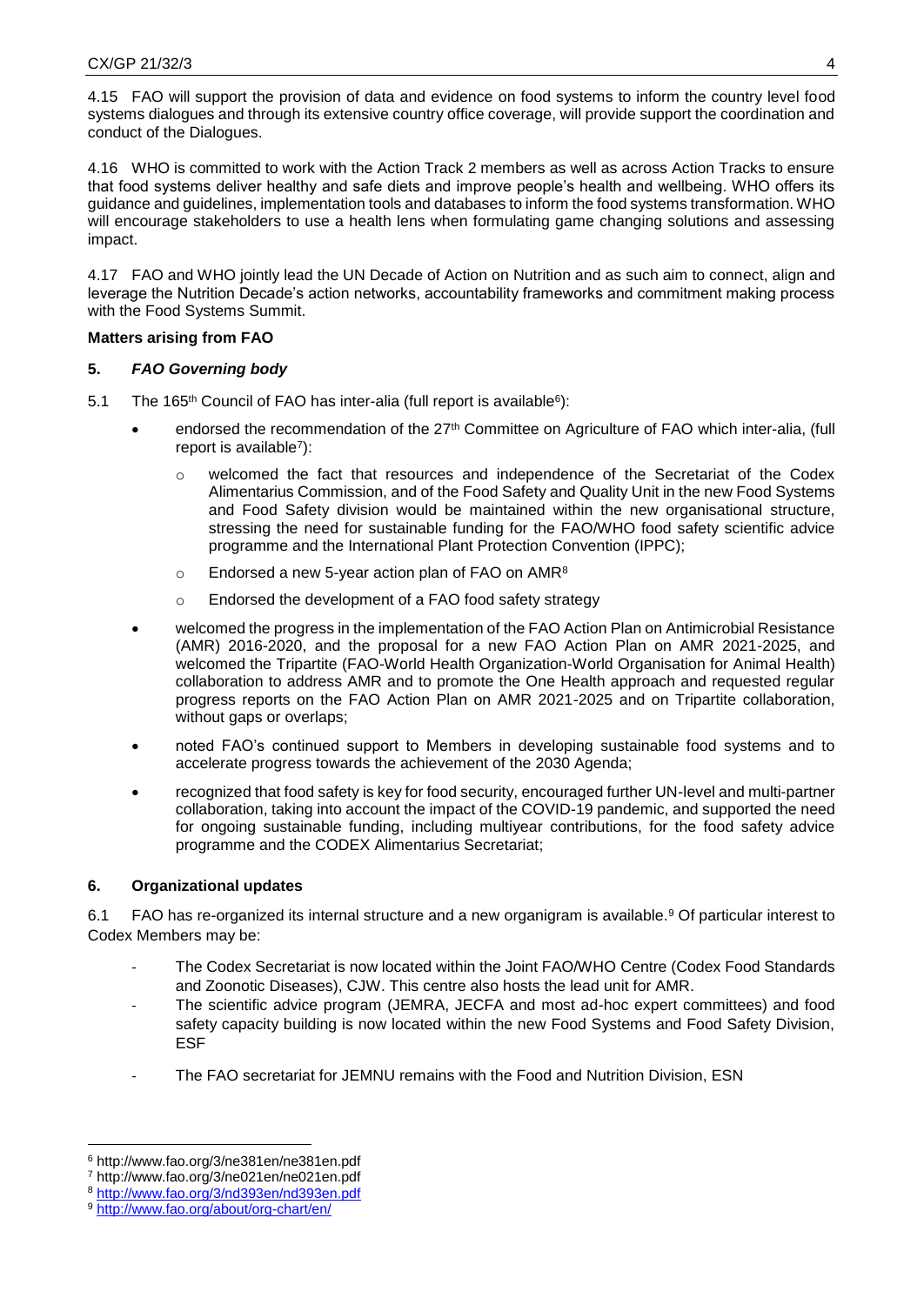The FAO secretariat for JMPR is now located within the Plant Production and Protection division, NSP.

# **7. COVID-19**

7.1 FAO has implemented an array of tools to support policy analyses and assess the impact of COVID-19 on food and agriculture, value chains, food prices, food security across the globe. Information tailored for various sectors, regions, actors and stakeholders are available here: [http://www.fao.org/2019-ncov/en/.](http://www.fao.org/2019-ncov/en/)

7.2 Strengthening food production and distribution systems is key to fighting hunger and entails helping tackle diseases wherever they emerge in humans, animals, plants or the environment. The Coronavirus Disease 2019 (COVID-19) is a global health crisis with dramatic implications for economies, and FAO is playing a role in assessing and responding to its potential impacts on people's life and livelihoods, global food trade, markets, food supply chains and livestock.

7.3 The need to reduce inter-personal contacts and movement under the Covid-19 pandemic while keeping open food production units raised the need to consider the use of technologies allowing remote food inspection and audit, where possible and appropriate. In this time of crisis, and with many restrictions on resources, it is also important to focus regulatory action, such as inspection, where risks are higher (food business or sectors): instruments such as a risk categorization framework are very useful towards that end. FAO is currently finalizing a draft guidance on risk categorization to help competent authorities building their own national risk categorization framework.

7.4 FAO has mobilized the Covid-19 Response and Recovery Programme with prioritized trade and food safety standards for facilitating and accelerating food and agricultural trade during COVID-19 and beyond. The programme will address non-tariff barriers and administrative procedures, and foster regulatory cooperation with focus on intraregional trade (http://www.fao.org/3/cb0299en/CB0299EN.pdf).

7.5 FAO believes this will allow countries to anticipate and mitigate possible disruptions the pandemic may trigger for people's food security and livelihoods, avoiding panic-driven reactions that can aggravate disruptions and deteriorate the food and nutrition security of the most vulnerable.

## **Matters arising from WHO**

# **8. Transformation of WHO**

8.1 In March 2019, WHO announced reforms to strengthen the WHO's role as the world's leading authority on public health and to effectively support countries in achieving the "triple billion" targets. As part of this transformation of WHO, in January 2020, the Department of Nutrition and Food Safety (NFS) was created under the UHC/Healthier Populations Division, through bringing together the Department of Nutrition for Health and Development and the Department of Food Safety and Zoonoses, to address the burden of disease from physical, chemical and microbial hazards in food and unhealthy diets, maternal and child malnutrition, overweight and obesity. The new Department aims to ensure universal access to safe, sufficient, nutritious food and effective nutrition actions, through setting science-based international food standards, promoting nutrition action in health systems, fostering sustainable food production and consumption, improving food environments and empowering consumers in all situations, monitoring nutrition status, and managing food safety events at the international level, closely working with Member States, UN partner agencies and non-State actors.

# **9. WHO Governing Body**

# *13th General Programme of Work (GPW13)*

9.1 The WHO Impact Framework<sup>10</sup> of the 13<sup>th</sup> General Programme of Work 2019 – 2023 (GPW13) will monitor the WHO's progress towards achieving the GPW13's "Triple Billion" targets, focusing on measurable impact indicators for people's health at the country level. The Triple Billion targets of the GPW13 are: 1 billion more people with universal health coverage, 1 billion better protected from health emergencies, and 1 billion enjoying better health and well-being primarily through multisectoral policy, advocacy and regulation. Each of the triple billion targets will be measured with composite indices. The Healthier Populations Billion aims to encourage and enable people to lead healthier lives and counts the number of people who have benefited in one or more ways from changes related to environmental, behavioural and socially linked health risk factors. The measurement is based on 16 of the GPW13 outcome indicators, which cover areas including child nutrition and child development, trans fats, obesity, clean air, safe water, sanitation, and tobacco and alcohol use. The

**<sup>.</sup>** <sup>10</sup> [http://apps.who.int/gb/ebwha/pdf\\_files/WHA72/A72\\_5-en.pdf](http://apps.who.int/gb/ebwha/pdf_files/WHA72/A72_5-en.pdf)